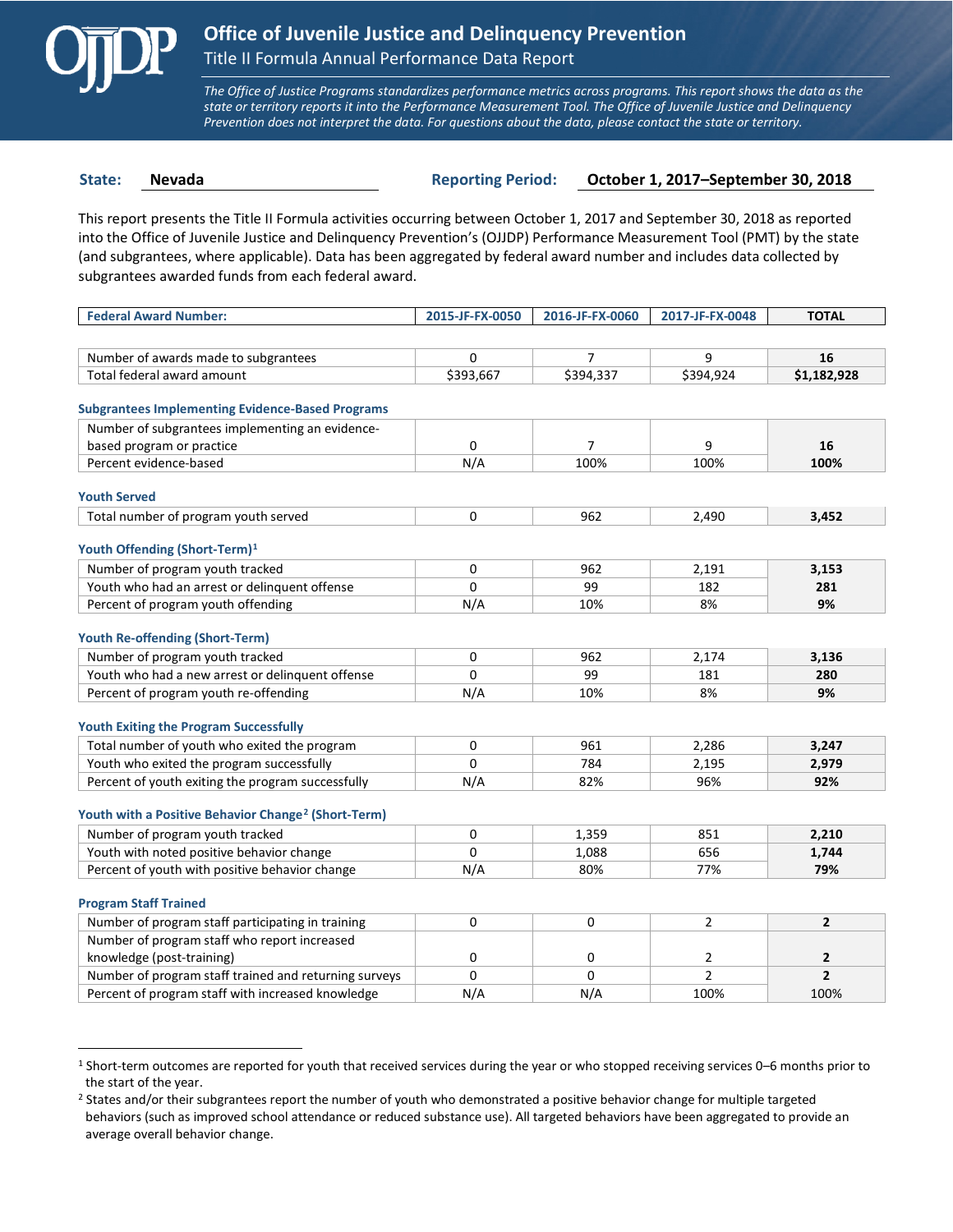# **Title II Formula Annual Performance Data Report**

## **Systems Improvement Activities**

| Number of Memorandum of Understandings developed |  |    |  |
|--------------------------------------------------|--|----|--|
| Number of program materials developed            |  |    |  |
| Number of planning activities conducted          |  | 10 |  |
| Number of program/agency policies or procedures  |  |    |  |
| created, amended, or rescinded                   |  |    |  |

# Purpose Area Allocations

OJJDP has defined 32 purpose areas that states may use their Title II funds to implement, either through subawards to local, public, and private agencies or through statewide programs. This section lists the funds allocated from each federal award to both subgrantee and statewide programs during the reporting period.<sup>[3](#page-1-0)</sup>

| <b>Purpose Area</b>                             | 2015-JF-FX-0050 | 2016-JF-FX-0060 | 2017-JF-FX-0048 | <b>TOTAL</b> |
|-------------------------------------------------|-----------------|-----------------|-----------------|--------------|
| 1. Aftercare/Reentry                            | \$0             | \$0             | \$0             | \$0          |
| 2. After School Programs                        | \$0             | \$0             | \$0             | \$0          |
| 3. Alternatives to Detention                    | \$0             | \$77,990        | \$83,003        | \$160,993    |
| 4. Child Abuse and Neglect                      | \$0             | \$0             | \$0             | \$0          |
| 5. Community-Based Programs and Services        | \$0             | \$0             | \$0             | \$0          |
| 6. Delinquency Prevention                       | \$0             | \$1,800         | \$0             | \$1,800      |
| 7. Gangs                                        | \$0             | \$0             | \$0             | \$0          |
| 8. Graduated and Appropriate Sanctions          | \$0             | \$0             | \$0             | \$0          |
| 9. Hate Crimes                                  | \$0             | \$0             | \$0             | \$0          |
| 10. Job Training                                | \$0             | \$64,229        | \$91,670        | \$155,899    |
| 11. Learning and Other Disabilities             | \$0             | \$0             | \$0             | \$0          |
| 12. Mental Health Services                      | \$0             | \$271,322       | \$37,440        | \$308,762    |
| 13. Mentoring, Counseling and Training Programs | \$0             | \$0             | \$0             | \$0          |
| 14. Positive Youth Development                  | \$0             | \$0             | \$0             | \$0          |
| 15. Probation                                   | \$0             | \$0             | \$0             | \$0          |
| 16. Protecting Juvenile Rights                  | \$0             | \$0             | \$0             | \$0          |
| 17. School Programs                             | \$0             | \$0             | \$0             | \$0          |
| 18. Substance and Alcohol Abuse                 | \$0             | \$0             | \$270,000       | \$270,000    |
| 19. Compliance Monitoring                       | \$0             | \$118,668       | \$81,158        | \$199,826    |
| 20. Deinstitutionalization of Status Offenders  | \$0             | \$0             | \$0             | \$0          |
| 21. Disproportionate Minority Contact           | \$0             | \$0             | \$30,000        | \$30,000     |
| 22. Diversion                                   | \$0             | \$0             | \$0             | \$0          |
| 23. Gender-Specific Services                    | \$0             | \$0             | \$0             | \$0          |
| 24. Indian Tribe Programs                       | \$0             | \$1,650         | \$1,666         | \$3,316      |
| 25. Indigent Defense                            | \$0             | \$0             | \$0             | \$0          |
| 26. Jail Removal                                | \$0             | \$0             | \$0             | \$0          |
| 27. Juvenile Justice System Improvement         | \$0             | \$0             | \$0             | \$0          |
| 28. Planning and Administration                 | \$0             | \$39,000        | \$35,000        | \$74,000     |
| 29. Reducing Probation Officer Caseloads        | \$0             | \$0             | \$0             | \$0          |
| 30. Rural Area Juvenile Programs                | \$0             | \$0             | \$0             | \$0          |
| 31. Separation of Juveniles from Adult Inmates  | \$0             | \$0             | \$0             | \$0          |
| 32. State Advisory Group (SAG) Allocation       | \$0             | \$20,000        | \$20,000        | \$40,000     |

<span id="page-1-0"></span><sup>&</sup>lt;sup>3</sup> The dollars shown are an estimate of total funds allocated for activities conducted for each purpose area. The PMT is not a grants management system and does not collect data on actual expenditures. For actual expenditures, please refer to the Office of Justice Programs Grants Management System (GMS).

 $\overline{a}$